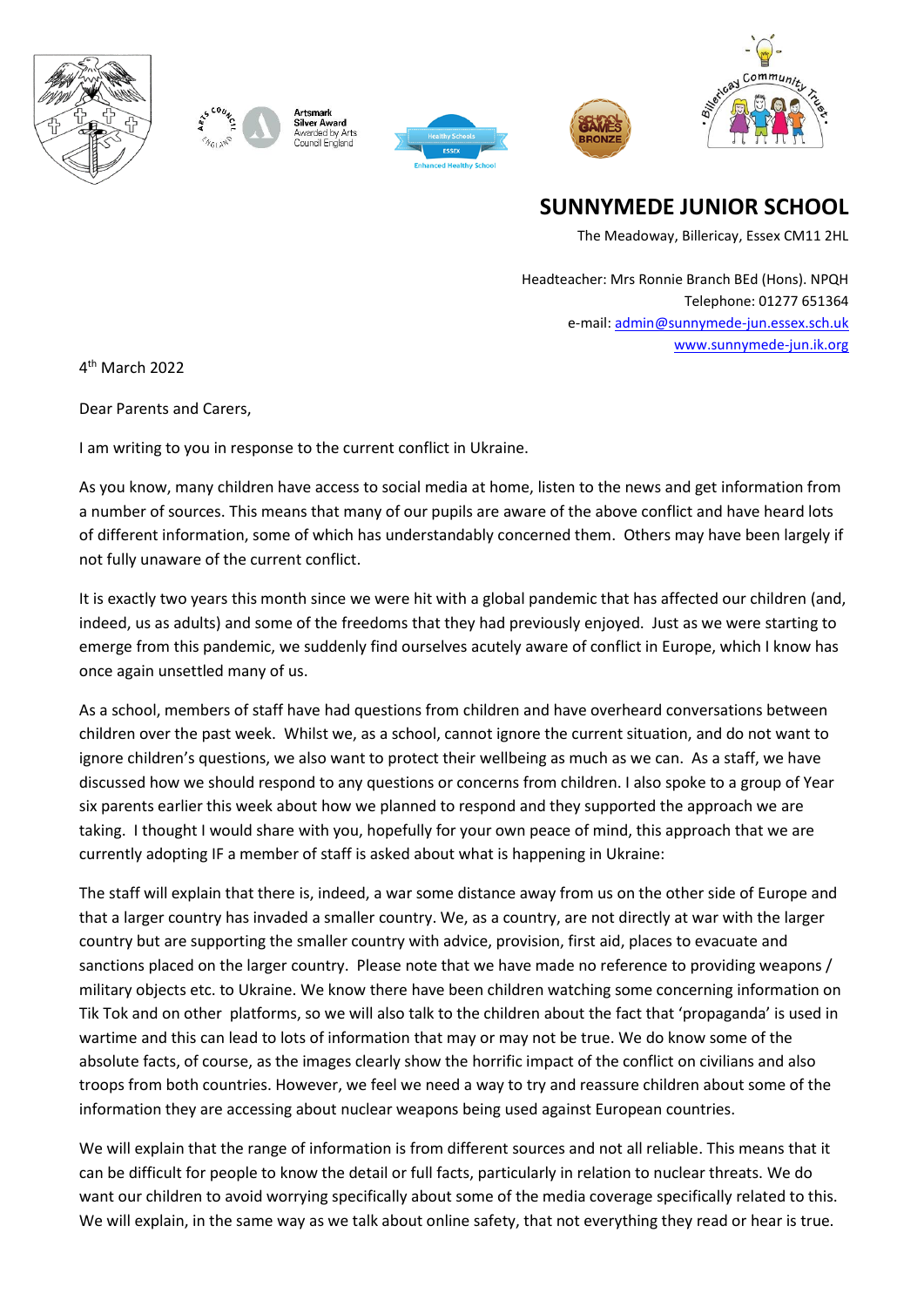We do appreciate that this may seem quite a simplistic response but we have very young children in the school. If a child continues to show anxiety or has a number of more difficult or probing question, I have asked that the member of staff contacts you as their parent, as we fully believe it is for you to make decisions about the level of information you want them to be aware of. I do hope it is helpful for you to know the approach we are taking but please do feel free to contact me to discuss. Of course, our responses may have to evolve over time, should the conflict continue, though I very much hope that a peaceful resolution might be found imminently.

Should you, however, wish to talk to your child in a bit more depth about the current conflict, the Department for Education has put together a blog to support families and gives a range of advice that you may or may not wish to use. The blog can be found by following this link[: https://educationhub.blog.gov.uk/2022/02/25/help](https://educationhub.blog.gov.uk/2022/02/25/help-for-teachers-and-families-to-talk-to-pupils-about-russias-invasion-of-ukraine-and-how-to-help-them-avoid-misinformation/?utm_source=JARVIS&utm_campaign=f6eccc04e4-EMAIL_CAMPAIGN_2022_03_04_08_07&utm_medium=email&utm_term=0_afe2f6e1a8-f6eccc04e4-49677342)[for-teachers-and-families-to-talk-to-pupils-about-russias-invasion-of-ukraine-and-how-to-help-them-avoid](https://educationhub.blog.gov.uk/2022/02/25/help-for-teachers-and-families-to-talk-to-pupils-about-russias-invasion-of-ukraine-and-how-to-help-them-avoid-misinformation/?utm_source=JARVIS&utm_campaign=f6eccc04e4-EMAIL_CAMPAIGN_2022_03_04_08_07&utm_medium=email&utm_term=0_afe2f6e1a8-f6eccc04e4-49677342)[misinformation/?utm\\_source=JARVIS&utm\\_campaign=f6eccc04e4-](https://educationhub.blog.gov.uk/2022/02/25/help-for-teachers-and-families-to-talk-to-pupils-about-russias-invasion-of-ukraine-and-how-to-help-them-avoid-misinformation/?utm_source=JARVIS&utm_campaign=f6eccc04e4-EMAIL_CAMPAIGN_2022_03_04_08_07&utm_medium=email&utm_term=0_afe2f6e1a8-f6eccc04e4-49677342) [EMAIL\\_CAMPAIGN\\_2022\\_03\\_04\\_08\\_07&utm\\_medium=email&utm\\_term=0\\_afe2f6e1a8-f6eccc04e4-](https://educationhub.blog.gov.uk/2022/02/25/help-for-teachers-and-families-to-talk-to-pupils-about-russias-invasion-of-ukraine-and-how-to-help-them-avoid-misinformation/?utm_source=JARVIS&utm_campaign=f6eccc04e4-EMAIL_CAMPAIGN_2022_03_04_08_07&utm_medium=email&utm_term=0_afe2f6e1a8-f6eccc04e4-49677342)

[49677342](https://educationhub.blog.gov.uk/2022/02/25/help-for-teachers-and-families-to-talk-to-pupils-about-russias-invasion-of-ukraine-and-how-to-help-them-avoid-misinformation/?utm_source=JARVIS&utm_campaign=f6eccc04e4-EMAIL_CAMPAIGN_2022_03_04_08_07&utm_medium=email&utm_term=0_afe2f6e1a8-f6eccc04e4-49677342)

In response to the current conflict, we feel that we would like to support the Ukrainian community in some way. We are aware of a number of local agencies and charities acting as hubs to collect provisions that can be sent to Ukraine to support its residents. We appreciate that some people might like to make a donation but may not be able to get to these hubs themselves so we are offering the opportunity for parents to deliver them directly to our school. We will then co-ordinate taking them to one of the local agencies. One of the agencies is U*K Aid* and there is a link here: [https://www.uk-aid.org/.](https://www.uk-aid.org/) They are only collecting very specific items listed on their website. However, at the end of this letter is a longer list with a wider variety of items that other agencies are collecting. Items from either list can be brought in and we will sort them to send to the appropriate agency.

We are communicating directly to you as parents about this rather than the children, as we know that some of our children are still unaware of the situation. If the teachers were to talk about this collection openly in class, it would mean that all children would then be aware of what is happening and this may not be appropriate for some. We feel that it must be the parent's choice. If, therefore, you wish to donate and are happy to discuss what you are doing with your child, please feel free to do so and send in any parcels with them in a carrier bag (they can leave this on a table in the main school reception when they come into school). However, those items with a \* must only be brought in by an adult. Alternatively, if you do not wish your child to be aware, please feel free to bring items to the school yourself at any time.

Whilst actual provisions will benefit, it is also starting to be widely reported that monetary donations are in many ways even more helpful. We cannot take in monetary donations but please follow this link to the Red Cross website appeal page if you are interested: [https://donate.redcross.org.uk/appeal/ukraine-crisis](https://donate.redcross.org.uk/appeal/ukraine-crisis-appeal?c_code=175151&c_source=google&c_name=Ukraine%20Crisis%20Appeal&adg=&c_creative=brand&c_medium=cpc&gclid=CjwKCAiAjoeRBhAJEiwAYY3nDNh4CnbKEfT34KU8xqVLfl2D6nhe2KzDFYuXqZUKFD1mb_GXEHqFRRoCPwAQAvD_BwE)[appeal?c\\_code=175151&c\\_source=google&c\\_name=Ukraine%20Crisis%20Appeal&adg=&c\\_creative=brand&c\\_medium=cpc&gclid=Cjw](https://donate.redcross.org.uk/appeal/ukraine-crisis-appeal?c_code=175151&c_source=google&c_name=Ukraine%20Crisis%20Appeal&adg=&c_creative=brand&c_medium=cpc&gclid=CjwKCAiAjoeRBhAJEiwAYY3nDNh4CnbKEfT34KU8xqVLfl2D6nhe2KzDFYuXqZUKFD1mb_GXEHqFRRoCPwAQAvD_BwE) [KCAiAjoeRBhAJEiwAYY3nDNh4CnbKEfT34KU8xqVLfl2D6nhe2KzDFYuXqZUKFD1mb\\_GXEHqFRRoCPwAQAvD\\_BwE](https://donate.redcross.org.uk/appeal/ukraine-crisis-appeal?c_code=175151&c_source=google&c_name=Ukraine%20Crisis%20Appeal&adg=&c_creative=brand&c_medium=cpc&gclid=CjwKCAiAjoeRBhAJEiwAYY3nDNh4CnbKEfT34KU8xqVLfl2D6nhe2KzDFYuXqZUKFD1mb_GXEHqFRRoCPwAQAvD_BwE)

Of course, there is no obligation whatsoever to make any monetary or other donation but we wanted to make it as easy as possible for families to be a part of our global response as possible.

I would like to reassure you that, whilst the children are here in school, we will continue to ensure they work hard, have fun experiences and enjoy being part of their own school community. An example of this was World Book Day yesterday and I will send a separate Parentmail following on from this.

On a final note, I am sure you will join me in hoping and praying for a resolution and peace as soon as possible.

Thank you to you all for taking the time to read this. Stay safe.